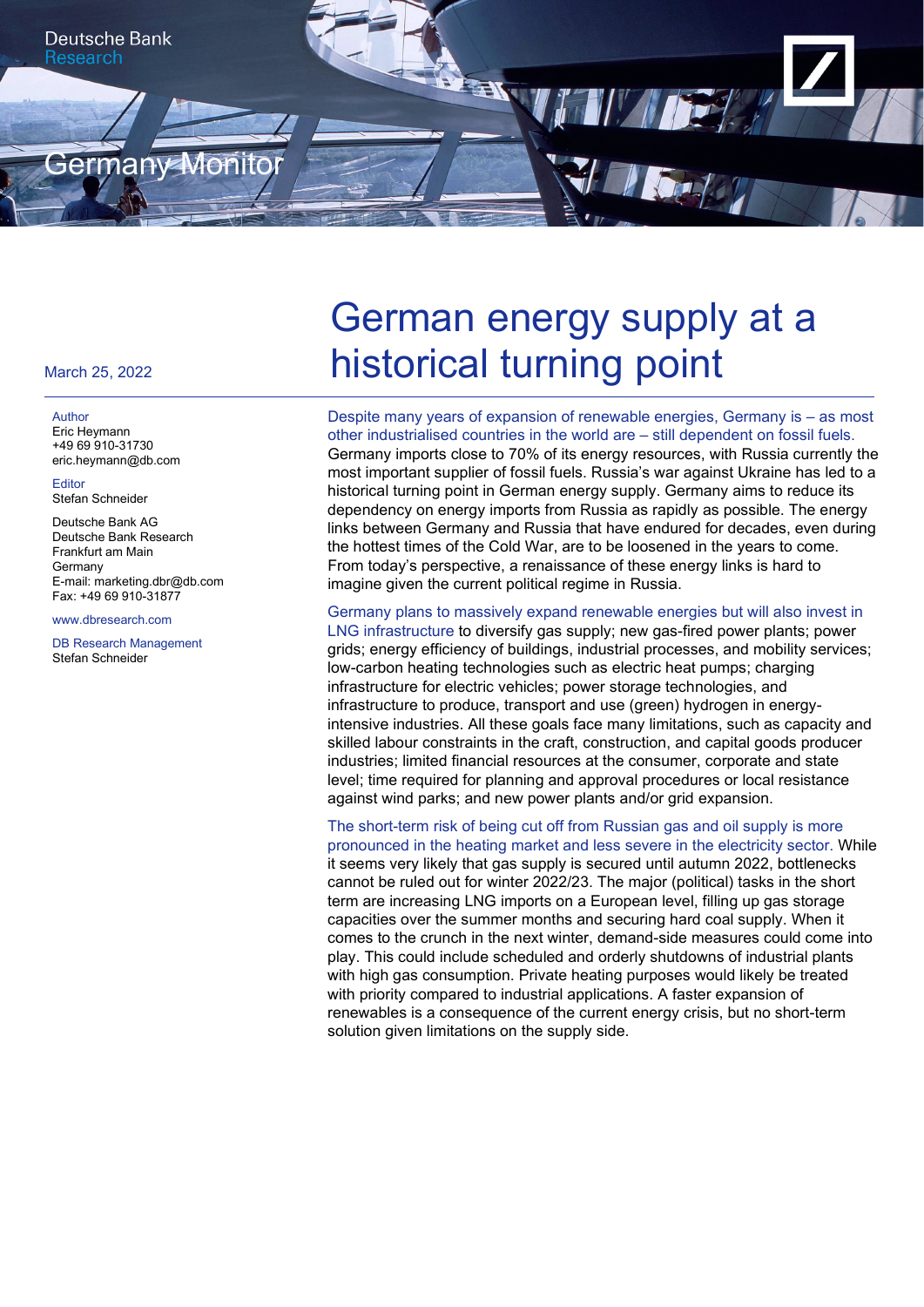





Source: AG Energiebilanzen



#### German energy statistics in a nutshell

To understand the historic dimension of the intended changes in German energy policy, it is important to understand German energy supply and demand. Thus, we discuss the key facts & figures of Germany's energy market.

#### Primary energy demand still dominated by fossil fuels

Germany's primary energy demand reached close to 12,200 petajoule in 2021. This number was 7.7% below the average of the previous 10 years. The consequences of the COVID-19 pandemic (reduced mobility and overall economic activity) still had a dampening impact in 2021 even though primary energy consumption increased by 2.5% from its low in 2020. Last year, 76.4% of total primary energy demand in Germany was based on fossil fuels. Mineral oil is still the most important source of energy (share in 2021: 31.8%), followed by natural gas (26.7%), lignite (9.3%) and hard coal (8.6%). All renewables combined had a share of 16.1% in total primary energy demand with bio energies (e.g., wood for heating and biofuels for mobility purposes) accounting for more than 50% of renewables' total contribution, followed by wind energy. Nuclear energy had a share of 6.2% in total primary demand in 2021. Clearly, fossil fuels still provide the lion's share of German energy supply.

#### Structural decline in primary energy demand expected

Notwithstanding the rebound effect following the COVID-19 crisis, we expect primary energy demand in Germany to continue its downward trend in the coming years. This is indicated by further advances in energy efficiency and the fact that industries with large energy requirements (e.g., metals, chemicals, building materials) are likely to lose importance in Germany. Milder winters on average due to climate change might also help to curb primary energy demand. Furthermore, primary energy demand should be lowered by reducing conversion losses (waste heat) that occur when fossil fuels are used in thermal power plants, the mobility sector or older heating systems in private households, and when the heat cannot be used for other purposes (such as district heating). With a higher share of renewables and more electrification in the power, mobility and heating sectors, these thermal losses will be reduced. Nevertheless, there are also conversion losses when using renewable energies. One example is the production of green hydrogen and other synthetic fuels based on renewable energies (power-to-X, P2X).

#### Final energy consumption: Liquid fossil fuels and natural gas carry the burden

Total final energy consumption amounted to 8,340 petajoule in 2020 (no data available for 2021 yet). This was the lowest number since German reunification. The low energy consumption of the mobility sector due to the pandemic was the most relevant factor for the decline in final energy consumption. In terms of energy sources, liquid fossil fuels (gasoline and diesel for mobility, heating oil) had the highest share in total final energy consumption (34%), followed by natural gas (heating, industrial processes) with a share of 26.4%. Electricity, which is a form of final energy too, accounted for another 20.9%; coal, gas and other energy sources that are used for power generation are included in this number.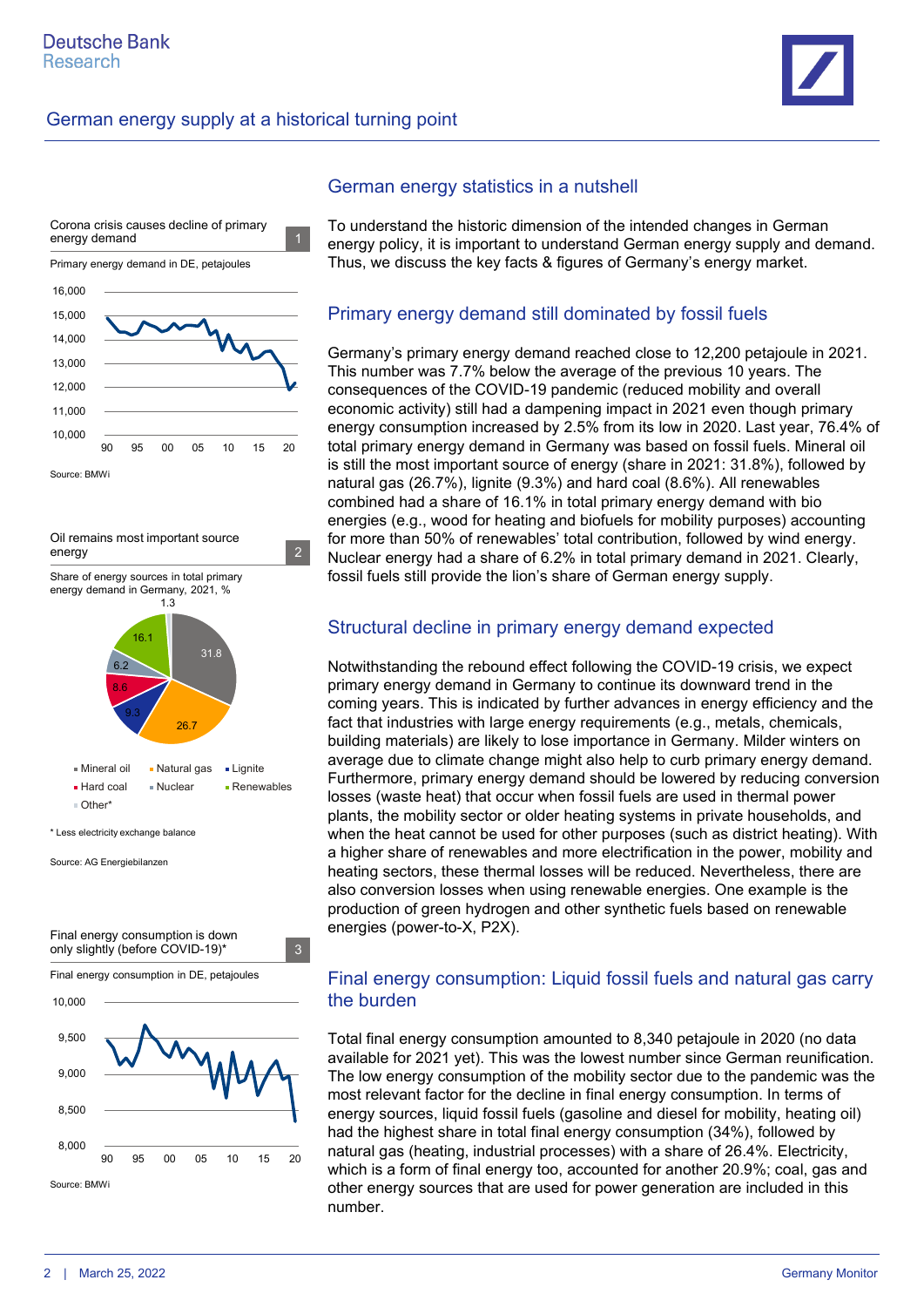



| Natural gas dominates heating |  |
|-------------------------------|--|
| market                        |  |

Share of heating systems and energy sources in existing residential units in Germany, 2020, %





\* Share of wood and wood pellets in other heating systems was close to 59%. Oil heatings not relevant anymore

Source: BDEW

Regarding energy consumption by sector or usage, private households had the largest share in total final energy consumption in 2020 (28.9%), followed by industry (28.3%) and mobility (27.5%). Trade and services accounted for the remaining 15.3%. Before the coronavirus pandemic, the shares of the mobility sector and industry had been higher. It's an important message that space and water heating (share of 33%, dominated by private households) as well as mobility each consume more final energy than total electricity consumption.

The energy mix of final energy consumption differs from sector to sector:

- In the heating market, 69.6% of final energy consumption is based on natural gas and oil. Other important energy sources in the heating market are renewables (mainly wood and other solid bioenergies) and district heating. Close to 50% of current housing stock in Germany is heated with natural gas, another 25% with heating oil. Given the longevity of buildings, the lack of skilled labour (craft sectors), technological hurdles with older houses and financial constraints among homeowners, a fast transition from natural gas and oil to alternative heating sources (electric heat pumps) is unlikely for the building stock. Gas will remain important in the heating market for many years to come. For new buildings, electric heat pumps are now the most important heating technology (share of 43.9% in the first eight months of 2021). The federal government aims to accelerate the switch from fossil fuels to renewable energies in the housing market (65% share for new heating systems from 2025, no heating systems based on fossil fuels in new buildings) and to increase the rate of energy refurbishments. All measures in the housing market are politically highly sensitive. Subsidies are necessary.
- The mobility sector is still dependent on mineral oil. Close to 92% of final energy consumption is based on liquid fossil fuels (gasoline and diesel). Biofuels (6%) and electricity mainly used in the railway sector (1.8%) cover the rest. As in the heating market, a quick changeover to alternative energy sources is not possible. The average age of the existing car fleet in Germany is 10 years. A complete replacement of the current fleet will take more than 15 years. However, market shares are changing. Stricter CO2 limits for new cars in the EU, direct subsidies for the purchase of electric cars and financial support for the expansion of charging infrastructure are driving up the market share of electric vehicles. In 2021, almost 14% of new passenger car registrations were battery-electric vehicles. Plug-in hybrid electric vehicles had a share of 12.4% but this technology is losing political support. It remains to be seen to what extent car buyers are willing and able to switch to electric cars once subsidies run out. The political goal is to have at least 14 m electric cars on the road by 2030 (more than 1 m in 2021). Public and private charging infrastructure needs to be expanded: again, some public support is necessary. At the end of the day, electric cars will not be zero-emission vehicles for many years to come. In other parts of the mobility sector (such as heavy load traffic or aviation), electrification is not possible or very expensive. Thus, the shift away from oil in the mobility sector is a task that requires effort and patience.
- In power generation, renewable energies again were the most important source of energy in 2021 (share of 40.5% in gross electricity generation). Wind power (onshore and offshore combined) ranked 1<sup>st</sup> place with a 20% share. Natural gas (share in 2021: 15.2%) and hard coal (9.3%) – with a high import share of Russia (see below) – are still important energy sources. Natural gas is supposed to bridge the gap until renewable energies can provide the lion's share of German energy supply. With further electrification of the economy, annual electricity and gas demand will increase in Germany. What's more, peak load in the winter months is likely to increase when more houses are equipped with electric heat pumps, more industrial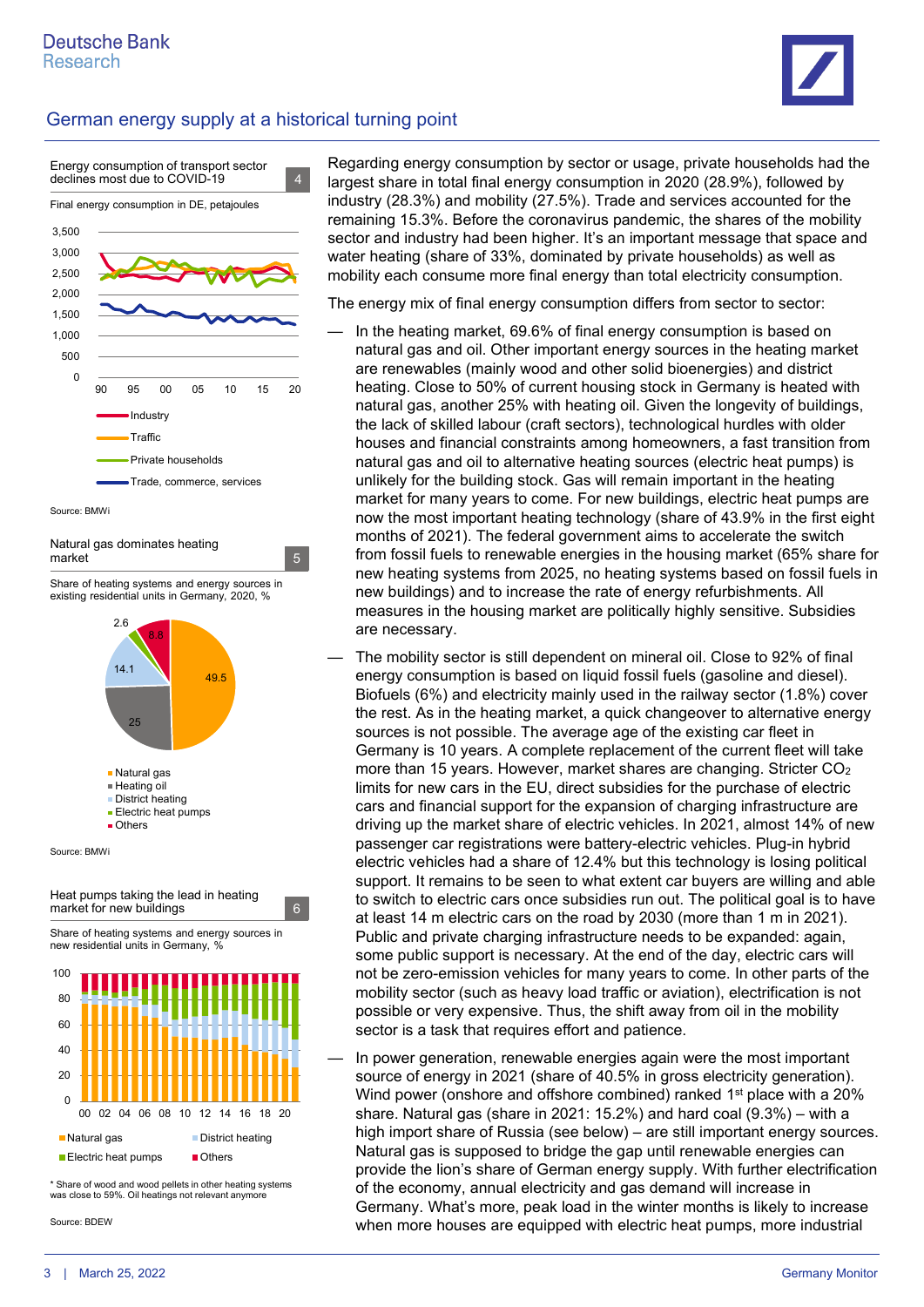



Source: AG Energiebilanzen

processes are electrified, and more electric cars are on the road. The traffic light coalition acknowledges that new gas-fired power plants that are H2 ready are necessary. Our colleagues in equity research estimate that at least 25 GW (2020: roughly 30 GW) of new gas power capacity and 20 GW of battery storage capacity (2021: less than 1 GW) are necessary by 2030.[1](#page-3-0) This is required to address the challenges related to renewable intermittency and demand seasonality. The estimate assumes that peak load could reach 70 GW in Germany by 2030 in winter months, below the current peak load of roughly 80 GW. If peak load rises significantly due to higher usage of electric heat pumps, electrified industrial processes, emobility and other applications, additional capacity requirements would increase even further. The federal government aims for the share of renewables to reach 100% in 2035 (80% in 2030). As a reminder: all renewables together had a share in gross electricity generation of 40.5% in 2020. A massive expansion of installed capacity will be necessary to reach this target: more than 100 GW onshore wind by 2030 (2020: 54 GW), 30 GW offshore wind by 2030 (2020: roughly 8 GW) and more than 200 GW solar PV (2020: 54 GW). The message is clear that renewables will be expanded massively. However, this goal faces many limitations such as capacity and skilled labour constraints in the craft, construction, and capital goods producer industries, financial resources, time required for planning and approval procedures as well as local resistance against wind parks.

— Final energy consumption in the German industry is mainly based on gas (2020: 35%), electricity (31%) and hard coal (13%). Industrial consumption of natural gas is dominated by the chemical industry, metal industry, building materials, pulp and paper and the food industry. The share of industrial gas consumption in total final energy consumption is roughly 10%. The large German capital goods producers (automotive, mechanical, and electrical engineering) are less energy-intensive and are more reliant on a stable electricity supply. The overall dependency on oil has been reduced in German industry. Natural gas has replaced oil in some industrial sectors. For instance, the oil consumption of the chemical industry fell by more than 90% during the last 20 years. During the same time, natural gas consumption increased by more than 10%.

#### Germany dependent on energy imports

Germany is heavily dependent on energy imports. Some 70% of all energy sources are imported. This share has been quite stable during the last 25 years. Germany imports more than 90% of its mineral oil and natural gas and 100% of its nuclear fuel rods. Hard coal is not produced in Germany anymore. By contrast, lignite is a fully domestic energy source that is used mainly for (baseload) electricity generation (with the disadvantage of high  $CO<sub>2</sub>$  emissions per kWh). Renewable energies can be regarded as a domestic source of energy as soon as the plants are in operation. However, Germany will likely remain dependent on imports for the expansion of solar PV capacity since China is the largest supplier of solar PV installations and equipment.

Russia is by far the most important source for German energy imports. Germany imports more than 50% of its natural gas, roughly one-third of its mineral oil (2021) and 57% of its hard coal (2021) from Russia. Russia's war against Ukraine has led to a historical turning point in German energy supply. Germany aims to reduce its dependency on energy imports from Russia as fast as possible. The energy links between Germany and Russia that have endured for

See Brand, James, and Olly Jeffery (2022). Decarbonising power & gas: The intermittency & seasonality challenges. Deutsche Bank Research. London.

|       | Massive increase in gas imports              | 8 |
|-------|----------------------------------------------|---|
|       | German imports of energy sources, petajoule  |   |
| 7,000 |                                              |   |
| 6,000 |                                              |   |
| 5,000 |                                              |   |
| 4,000 |                                              |   |
| 3,000 |                                              |   |
| 2,000 |                                              |   |
| 1,000 |                                              |   |
| n     | 90 92 94 96 98 00 02 04 06 08 10 12 14 16 18 |   |
|       | Mineral oil<br>Hard coal                     |   |
|       | Nuclear<br>Gases                             |   |

<span id="page-3-0"></span>Source: AG Energiebilanzen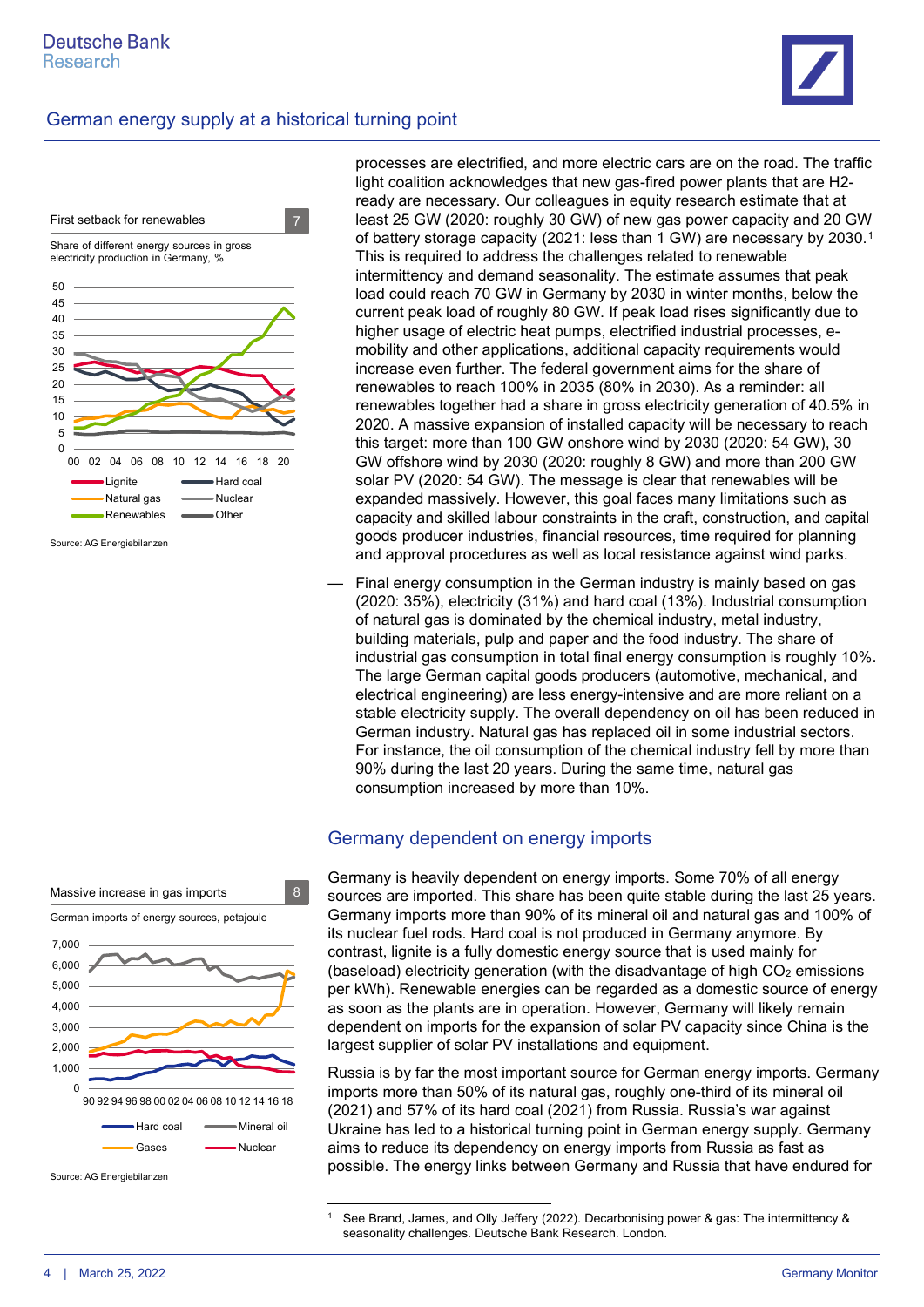

decades -- even during the hottest times of the Cold War – are to be loosened in the years to come. From today's perspective, a renaissance of these energy links is hard to imagine given the current political regime in Russia.

#### LNG to become more important – capacity markets on the rise?

Germany will try to accelerate the expansion of renewable energies (numbers described above). It will also invest in power grids; the energy efficiency of buildings, industrial processes, and mobility services; low-carbon heating technologies such as electric heat pumps; charging infrastructure for electric vehicles; power storage technologies; and infrastructure to produce, transport and use (green) hydrogen in energy-intensive industries.

All these measures were already on Germany's energy and climate policy agenda before Russia's invasion of Ukraine. A new emphasis is now on the expansion of infrastructure for liquified natural gas (LNG). The federal government plans to build two LNG terminals on German shores that can be connected to the gas network; this will take at least three years. Germany has also agreed with Qatar to purchase LNG in the years to come. Germany currently receives most of its natural gas via pipeline (from Russia, the Netherlands and Norway). Thus, LNG is not yet important for Germany. However, LNG has gained in importance in Europe as well as globally and could develop into the fastest-growing energy source behind renewables. According to BP, LNG accounted for 35% of total European gas imports in 2020. An expansion of LNG infrastructure in Germany and other EU countries will also lead to a diversification of the supply and would strengthen gas imports from countries other than Russia. This process will take time, of course, but LNG will become more relevant. Countries with rich gas reserves will invest in LNG export infrastructure since gas can substitute for coal in the power sector; reducing coal consumption is a political goal in many countries. Australia, Qatar, and the US are currently the largest producers and exporters of LNG. On a global scale, demand for LNG is likely to grow faster than supply. Thus, LNG will probably remain more expensive than pipeline gas. If Europe is able to reduce its gas imports from Russia in the coming years, Russia might increase its LNG exports, too. China could become an important client. China's LNG imports increased by more than 600% between 2010 and 2020 and will continue to rise.

Back to Germany: The political goal to build new gas-fired power plants probably needs some form of public support. With further expansion of renewables, their market share in power generation will continue to increase. Given the marginal costs of wind power and solar PV being close to zero, these weather-dependent renewables will be fed into the grid on a preferential basis. Therefore, average annual capacity utilisation of the back-up power plants (in future Germany, mostly natural gas) will continue to decline. German gas power plants had an average utilisation rate of only 32% in 2021. On the other hand, Germany needs this back-up capacity to secure power supply in times of need, such as when demand in cold winters cannot be satisfied with renewables alone. Insufficient capacity utilisation will make it difficult for investors to create a business case for new gas-fired power plants when revenues can only be generated by electricity sales. Thus, the government could support the necessary investment by creating a capacity mechanism where operators of power plants are rewarded for the provision of secured capacity. Without any incentives to invest in gas power plants, the envisaged phase-out of coal in the power sector by (ideally) 2030 would probably be out of reach. Given the current supply chain disruptions, we believe that building new capacities in the power market in the short to medium term is already quite ambitious.



 $\Omega$  $20$ 40 60 80 100 120 140 00 02 04 06 08 10 12 14 16 18 20 North America **Europe** China Japar LNG imports rise in China and Europe 10 LNG imports by country/region, bcm

Source: BP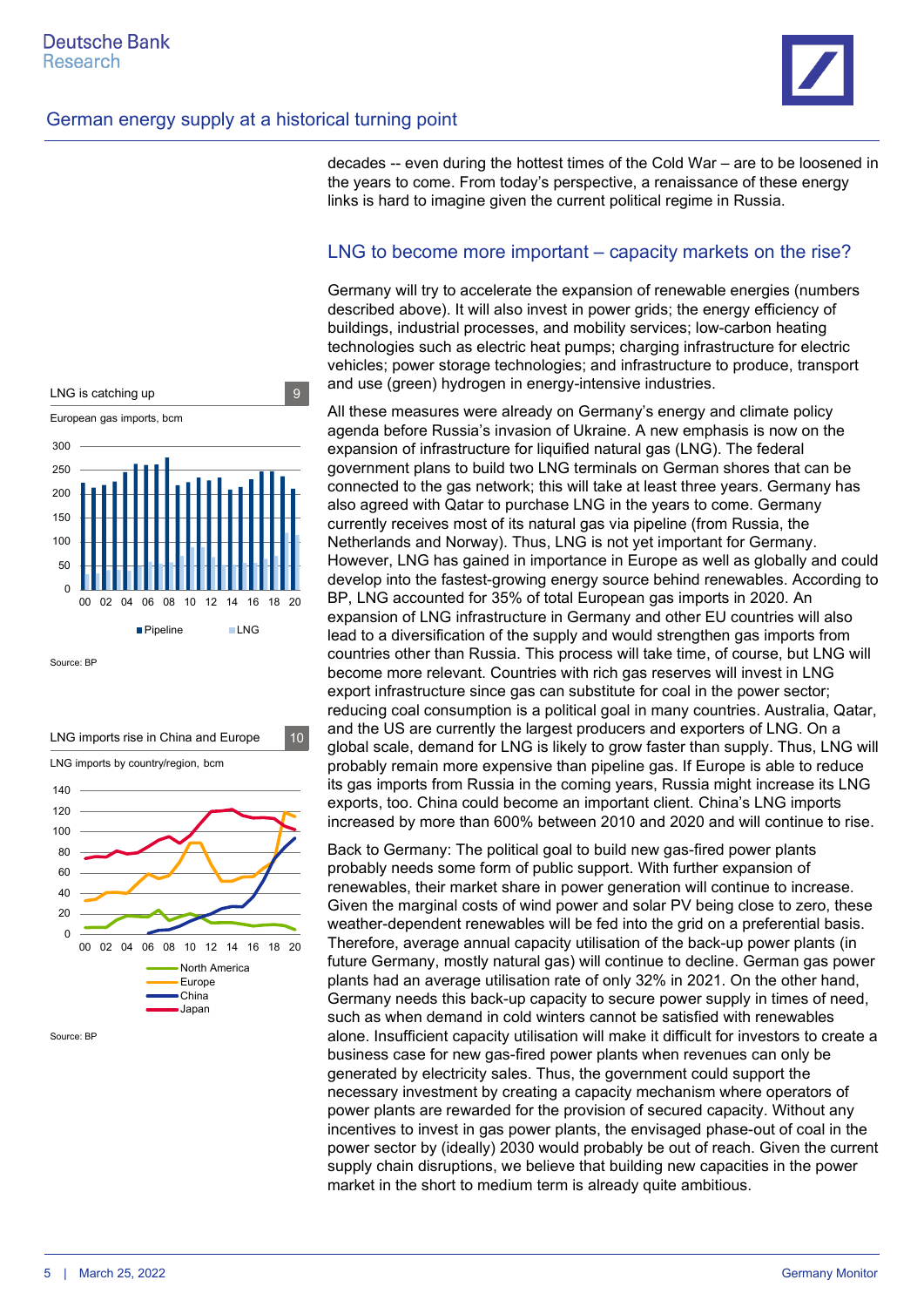

#### How to compensate for interruptions of Russian energy supply

The war in Ukraine is fuelling the discussion about whether Germany should ban or suspend its energy imports from Russia. There is also a risk that Russia stops exports to Germany even though the country needs the revenues from energy sales to finance public expenses. There have been several assessments of how and to what extent a stoppage of energy imports from Russia could be compensated for.[2](#page-5-0) Since the markets for oil and coal are quite diversified on the supply side, possible physical shortages in gas supply are the major reason for concern.

In the electricity sector, one temporary measure being discussed is some substitution of coal for gas. Power plants based on hard coal had capacity utilisation of roughly 31% in 2021. Assuming that supply could be secured, power generation based on hard coal could be increased to help offset the loss of gas; CO2 prices in the EU Emissions Trading System would rise (everything else being equal) since hard coal has a higher  $CO<sub>2</sub>$  intensity than gas. Higher solar power generation during summer months could also contribute to electricity supply and discharge gas. Spring and summer should be used to increase LNG imports via third EU countries and to fill gas storage capacities in Germany as much as possible. While utilisation of LNG import infrastructure in the EU should currently not be a limiting factor, export and transport capacity could hamper a fast increase in European LNG imports. There is also public and media discussion about whether the three remaining nuclear power plants in Germany should remain in operation for longer. One key point in the debate is that it would be another source of (baseload) electricity generation and could help to reduce gas input in the power sector in winter 2022/23.

The German federal government wants to introduce legislation that determines higher filling levels of national gas storage capacities at the beginning of the winter. Germany has gas storage capacities of roughly 24 bn cbm that are operated by private companies. This translates into roughly 950 petajoule of gas storage capacity, or 25-30% of total annual natural gas consumption. Thus, Germany would be able to secure gas supply with its storage capacities for several months if they were fully filled. Actual filling levels were unusually low at the beginning of the heating period of 2021/22 and remain low (roughly 25% at the latest reading). Moreover, private operators shy away from refilling at current prices, which might result in heavy losses if prices come down again. Higher gas prices might motivate private households to save energy by reducing room temperatures. This is a factor that should not be neglected since a reduction of room temperature by 1°C translates into energy savings of roughly 6%.

While it seems likely that gas supply is secured until autumn 2022, bottlenecks cannot be ruled out for winter 2022/23. These bottlenecks would likely affect the (industrial) heating market more than the power market. The major (political) tasks in the short term are increasing LNG imports on a European level, filling up gas storage capacities over the summer months, and securing hard coal supply. State influence in the energy sector will probably increase (once again). When it comes to the crunch next winter, further demand-side measures (beyond voluntary gas savings in private households) could come into play. That could include scheduled and orderly shutdowns of industrial plants with high gas consumption. Private heating would likely be deemed a priority compared to industrial applications. A rationing of gas supply for energy-intensive industries would lead to a decline in industrial production. The relevant sectors would probably (partly) be compensated. There is also a risk that the structural decrease in capital stock in energy-intensive industries (chemicals, metals, building materials, paper) that has been registered for 20 years now could

<span id="page-5-0"></span><sup>&</sup>lt;sup>2</sup> See Leopoldina (2022). How Russian natural gas can be replaced in the German and European energy supply. Ad-hoc statement. Halle.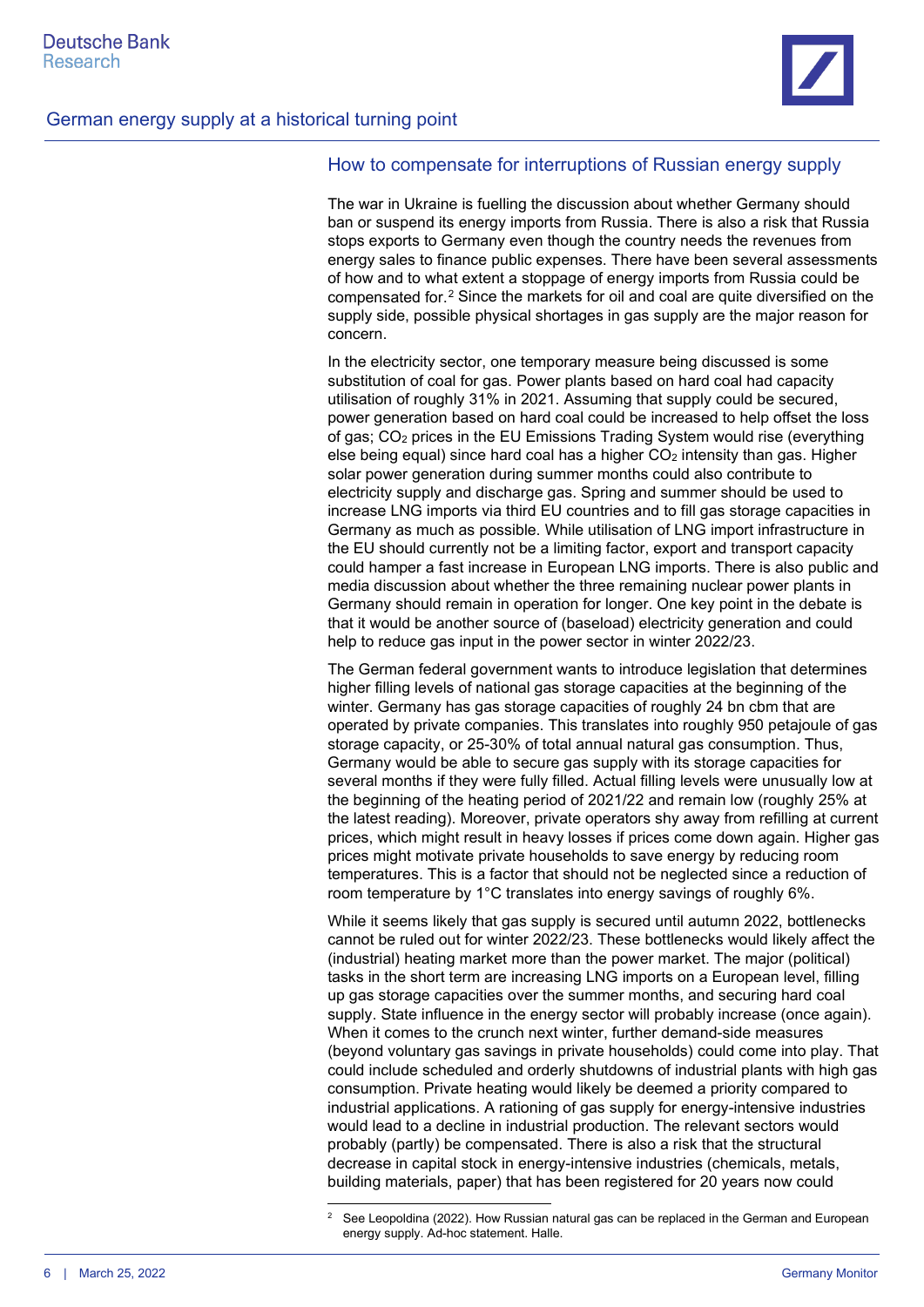



accelerate if physical energy shortages came on top of high energy prices and the uncertainties regarding German climate and energy policy.

#### Further acceleration of the renewable build-up – a consequence but no solution in the short run

Political support for the massive expansion of renewables has increased in the face of the current energy crisis. FDP's Minister of Finance called renewables "freedom energies". Indeed, the war in Ukraine will be an additional political driver for faster expansion of renewables. The above-mentioned goals show the high ambition. However, the contribution of "more and faster renewables" to the current problem will be limited in the short term since major bottlenecks in gas supply are likely to affect industrial processes and heating markets where renewable power is not yet a substitute. The power sector, where additional wind and solar PV capacities will broaden the supply side, is less fraught with problems caused by possible interruptions in Russian gas supply. But the considerable obstacles on the supply side (intermediate goods and skilled labour) will hinder a fast expansion in the short term and might even become a permanent bottleneck in the years to come.

#### Final remarks

Natural gas is supposed to bridge the gap until renewable energies can bear the brunt of supplying German energy. This bridge might be longer than many observers currently expect. This holds for the heating market, industrial processes, and the power sector. It will take decades until renewables and synthetic fuels based on renewables will have taken over completely in all these areas. If Germany wants to reduce gas imports from Russia, building up a powerful LNG infrastructure together with European partners and reliable global suppliers is a major task that needs political support. Ideally, this infrastructure would be designed so that it can be used for hydrogen in the future.

The current crisis shows that sufficient energy supply should not be taken for granted. A long-lasting era of physical energy scarcity would be dire both economically and socially. LNG infrastructure is part of the energy transition, but it will not replace the expansion of renewables, of technological progress in energy efficiency, storage technologies, low-carbon mobility systems and other fields of action. The state influence in the energy sector is likely to increase as well as public support for the planned transition. Given that weather-dependent renewable energies will not be able to secure the energy supply of a growing world population (+80 m every year), more R&D spending on low-carbon technologies but also on adaptation to climate change is necessary.

Eric Heymann (+49 69 910-31730, eric.heymann@db.com)